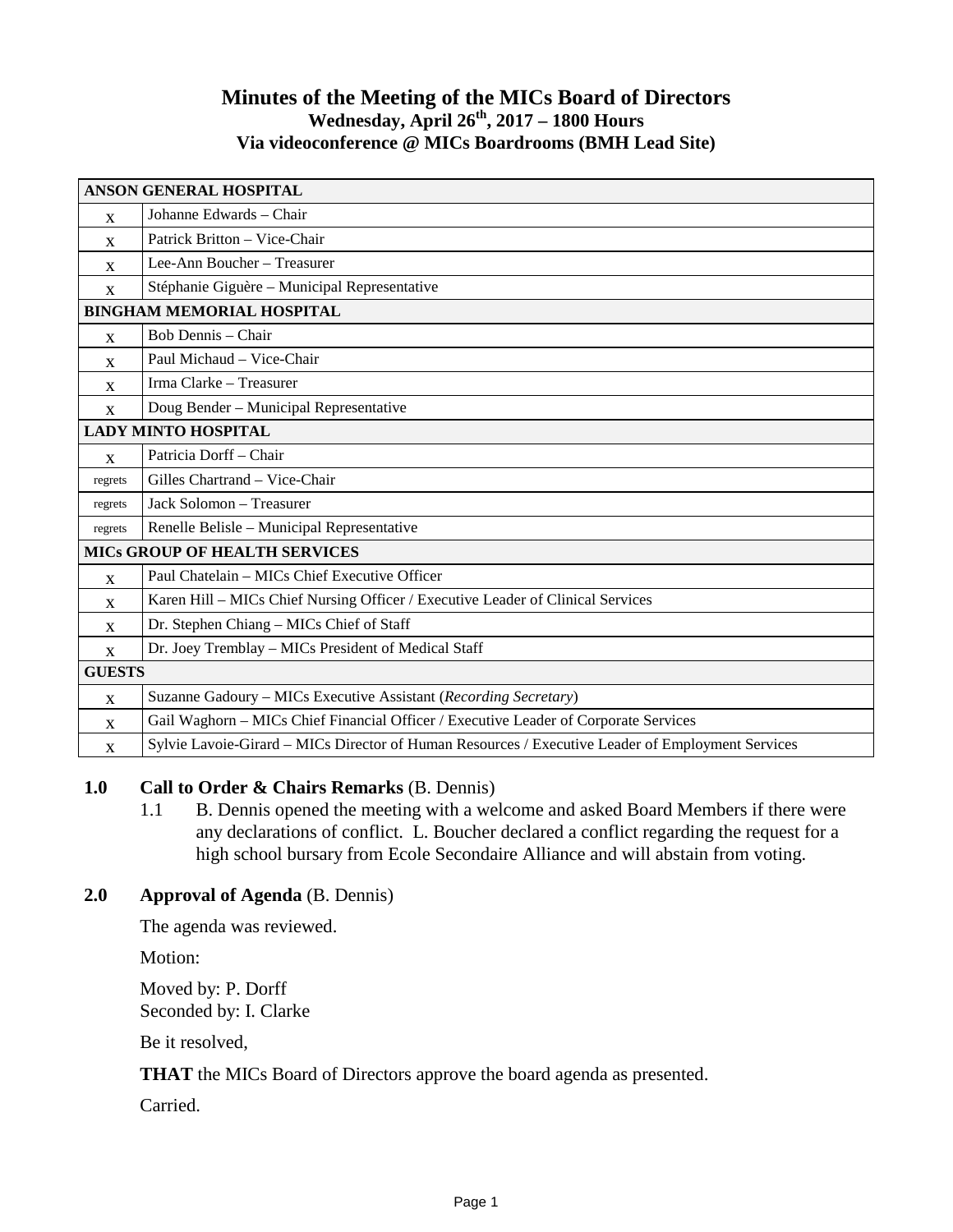# **3.0 Trustee Education/Presentations**

- 3.1 MICs Executive Compensation Draft Framework S. Lavoie-Girard
	- The Director of H.R. presented the Executive Compensation Draft Framework that will be presented to the Ministry of Health and Long-Term Care if the freeze is lifted.
	- Provided the legislative backgrounder; in September 2016 the compensation framework was filed under the Act allowing hospitals to submit an executive compensation plan
	- Employers must have a written executive compensation program setting out the compensation that may be provided to its designated executives
	- This must be posted on our website for 30 days and must indicate the date on which it was posted
	- Must follow the compensation framework set out in the regulation
	- Considered hiring a consultant initially but the cost was exorbitant
	- It was decided to conduct an internal review based on the prescriptive framework provided in order to be fiscally responsible
	- We are facing recruitment challenges for professionals as compensation is a major factor when considering moving to our small rural communities
	- We need a competitive package to recruit senior staff to MICs
	- Regulation sets out a number of conditions and restrictions regarding the broader public sector executive compensation.
	- Designated executive salary and performance pay would be capped at maximum amount calculated under the process set out in section 3 of the regulation
	- Had to find 8 reasonable comparators: 4 higher and 4 lower than MICs
	- Number of beds, annual operating budget, number of FTEs, number of discrete sites
	- Our comparators were often larger hospitals with a higher operating budget
	- Annual operating budget, similar organizational structures, similar executive portfolio/responsibilities/potential competitors for executive talent
	- High comparator hospitals chosen were; Timmins and District Hospital, Pembroke General, Brockville General, Northumberland Hills
	- MICs was difficult to match because of its unique structure
	- Almonte General, Kirkland Lake and District Hospital, Toronto Grace Health Centre, Espanola Regional were chosen as the lower comparators
	- Did an extensive search among many hospitals in order to ensure that our numbers are defensible
	- Graphs showed what the comparator hospitals' salaries are; median salaries for each executive; no comparator for the Director of Quality, Risk and Patient Safety because this is not regularly an executive position
	- Unionized team members still received their wage increases
	- Small increases were provided to non-union staff since 2014
	- Slide showed what the potential salaries of the executive team would have been if not for the wage freeze
	- Executive has decreased from 7 to 5 since 2015; the CNO and CFO have absorbed extensive responsibilities as a result of this (as per org chart)
	- Recommendations were made for the executive team in order to recognize the seniority and for future recruitment and retention
	- Annualized budget impact was provided including cost per site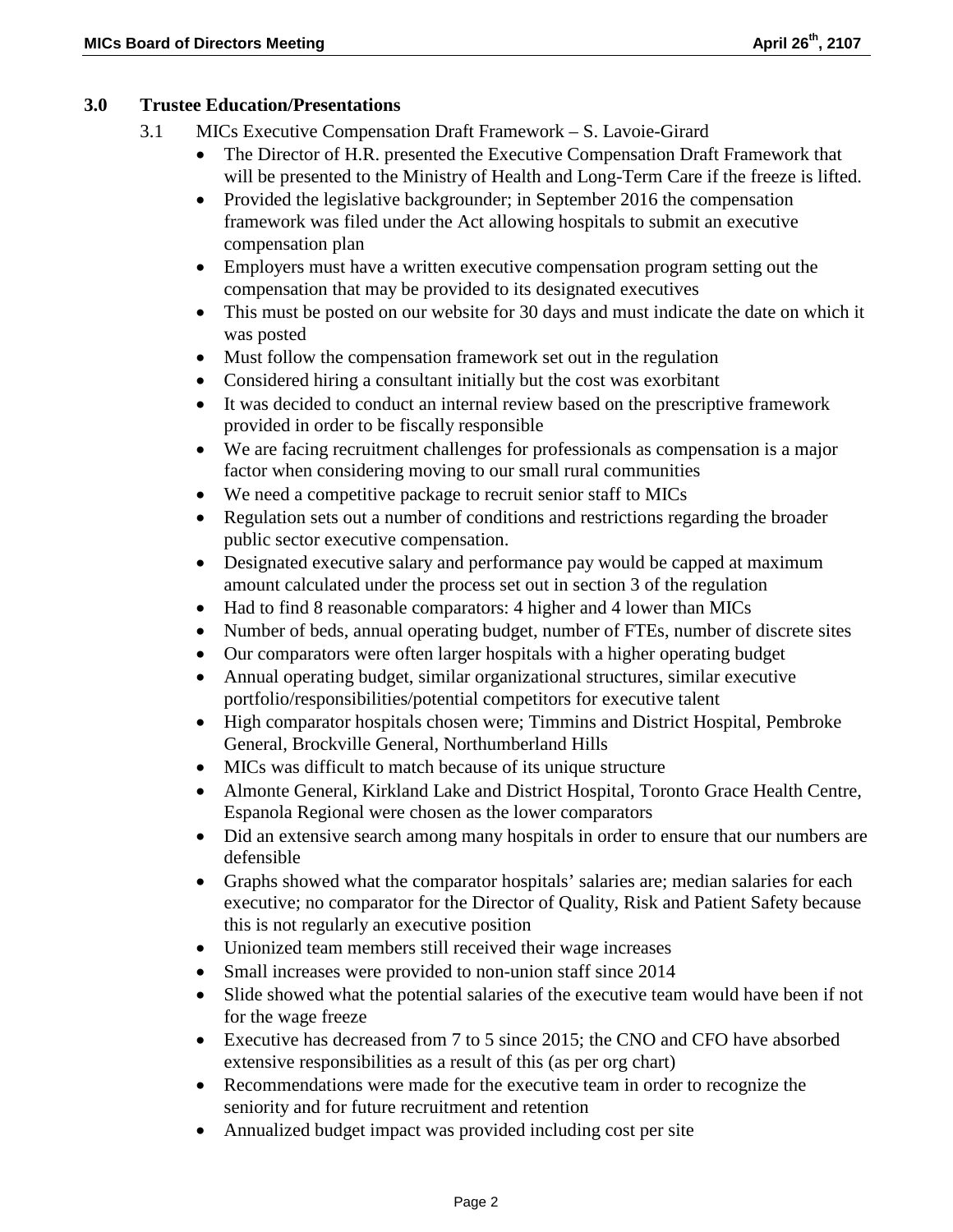- New grids based on proposed changes were also provided; current salary and potential salary including % increase were indicated
- This is a solid plan which should be accepted by the Treasury Board
- Board members have requested a copy of the presentation.
- Paul stated that the ministry could change its mind thus keeping the wage freeze in place.
- The Board will hold a "Meeting without Management" after the board meeting to discuss the CEO's compensation.

Motion to approve the Executive Compensation Framework

Moved by: J. Edwards Seconded by: P. Dorff

Be it resolved,

**THAT** the MICs Board of Directors approve the Executive Compensation Framework and salary increases associated excluding the CEO as presented. Carried.

## **4.0 Approval of Minutes (B. Dennis)**

4.1 Minutes of the MICs Board of Directors meeting held March 22<sup>nd</sup>, 2017 were provided for information.

Motion:

Moved by: P. Michaud Seconded by: P. Dorff

Be it resolved,

**THAT** the MICs Board of Directors approve the minutes of the meeting held March  $22<sup>nd</sup>$ , 2017 as presented.

Carried.

#### **5.0 Follow-Up Items**

- 5.1 Review of Revised 2016-2017 Board Work Plan
	- The Board Work Plan was reviewed and revised for the month of April.
	- The GCE Board Self-Assessment Online Survey was revised to reflect current practice
	- The review of RFP Investments was moved from April to May.
	- **Preparation of the CEO & COS Performance Evaluations the board chairs will be** sending out the evaluation forms and will follow the same process as last year; data will be collected during the month of May and the result will be compiled at the end of May.
- 5.2 Board Retreat Survey Results
	- 15 out of 16 surveys were submitted
	- The month of October had the most votes to have the retreat and the majority of board members felt it should be held annually.
	- Paul will start planning the process shortly.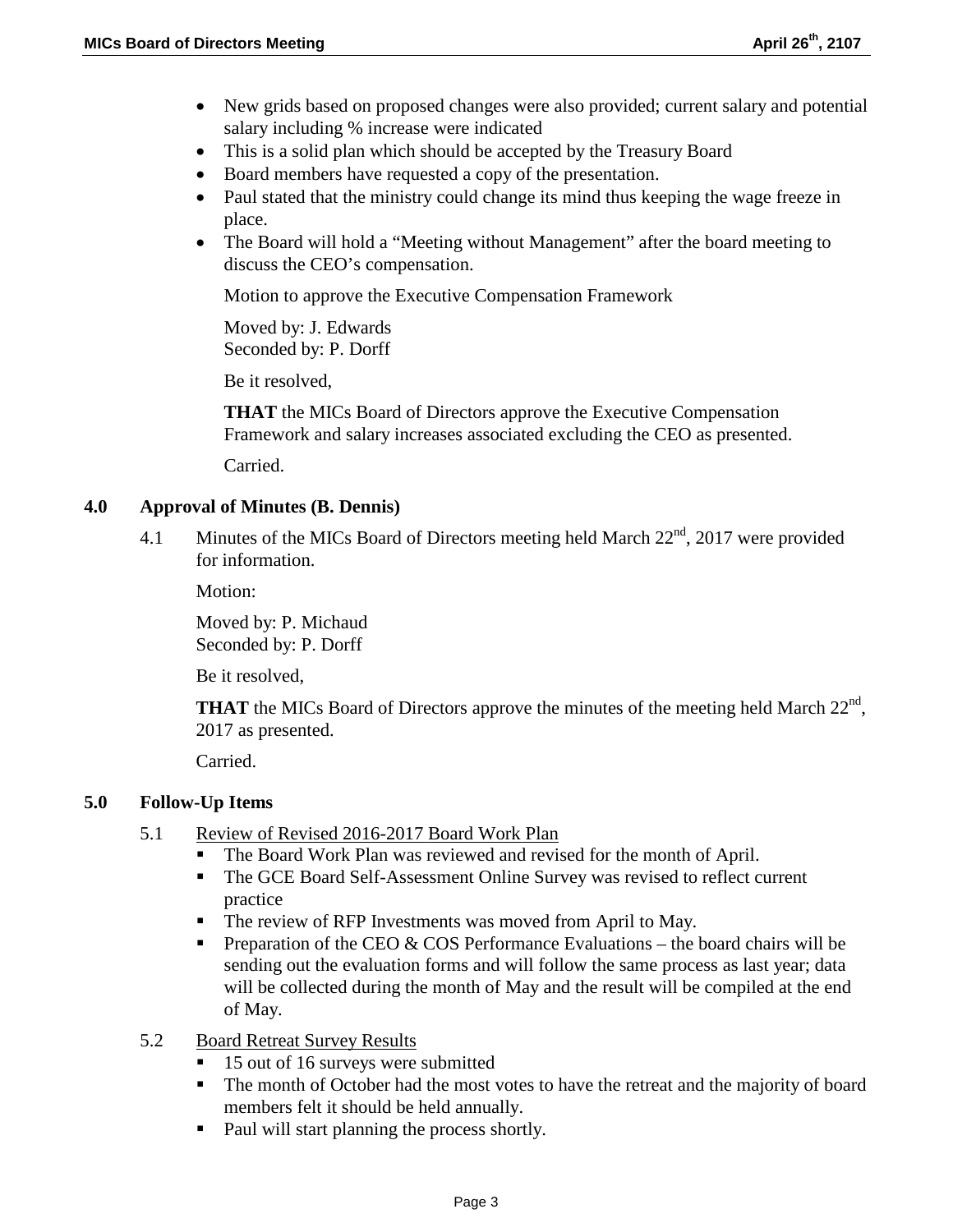- 6.1 February 2017 Financial Statements G. Waghorn
	- Chief Financial Officer gave a brief overview of the financial statements for all sites; currently working on financial audits; there have been no significant changes since the last month; will be getting additional hospice funding for each hospital for the next fiscal year; this will help with operational costs
	- **BMH:** operating at a surplus of \$269,219; \$125,000 of operating funds are still deferred; \$105,000 in hospice funds; financial position is going to be in a large surplus position
	- **AGH:** still in operational deficit of \$97,210; good chance that we will end the year in a breakeven position; received additional funding of \$105,000 for hospice suite
	- **SCM:** operating at a deficit of \$217,317; adjustment to prior year impacted the manor; yearend reporting should be close to breakeven
	- **LMH:** operating at a small surplus of \$84,379; deferred \$250,000 in revenue; received \$105,000 for hospice suite funding
	- **V.M.:** small deficit of \$58,342; this is fairly standard; planning for breakeven budget Motion:

Moved by: D. Bender

Seconded by: J. Edwards

Be it resolved,

**THAT** the MICs Board of Directors approve the February 2017 financial statements for Bingham Memorial Hospital, Anson General Hospital, South Centennial Manor, Lady Minto Hospital and Villa Minto as presented.

Carried.

# **7.0 Presentations/Reports** (B. Dennis)

- 7.1 Chief Executive Officer Report: (P. Chatelain)
	- The report was provided for information.
	- The CEO provided the following overview:
	- Re-developing schematics to include assistive living complex
	- Paint and sip was a success bringing in over \$5,000
	- HIRF projects are well under way; received HIRF funding for 2017-2018
	- Submitted applications for seven more projects
	- Hospice suite grand openings were also a success; first patient was admitted to AGH the following day; a second patient has been admitted since then
	- Family mentioned that the door to the bathroom is very noisy; this will be fixed
	- Last open forum was held in Cochrane on April  $5<sup>th</sup>$ .
	- Board Members were invited to ask questions.
- 7.2 Chief Nursing Officer Report: (K. Hill)
	- The CNO provided a report and overview of the information submitted
	- This month's report focussed on visits to the emergency department, CTAS levels, inpatient care, alternate levels of care rates, total beds used, ambulatory services and quality improvement initiatives which include Nurses Improving Care for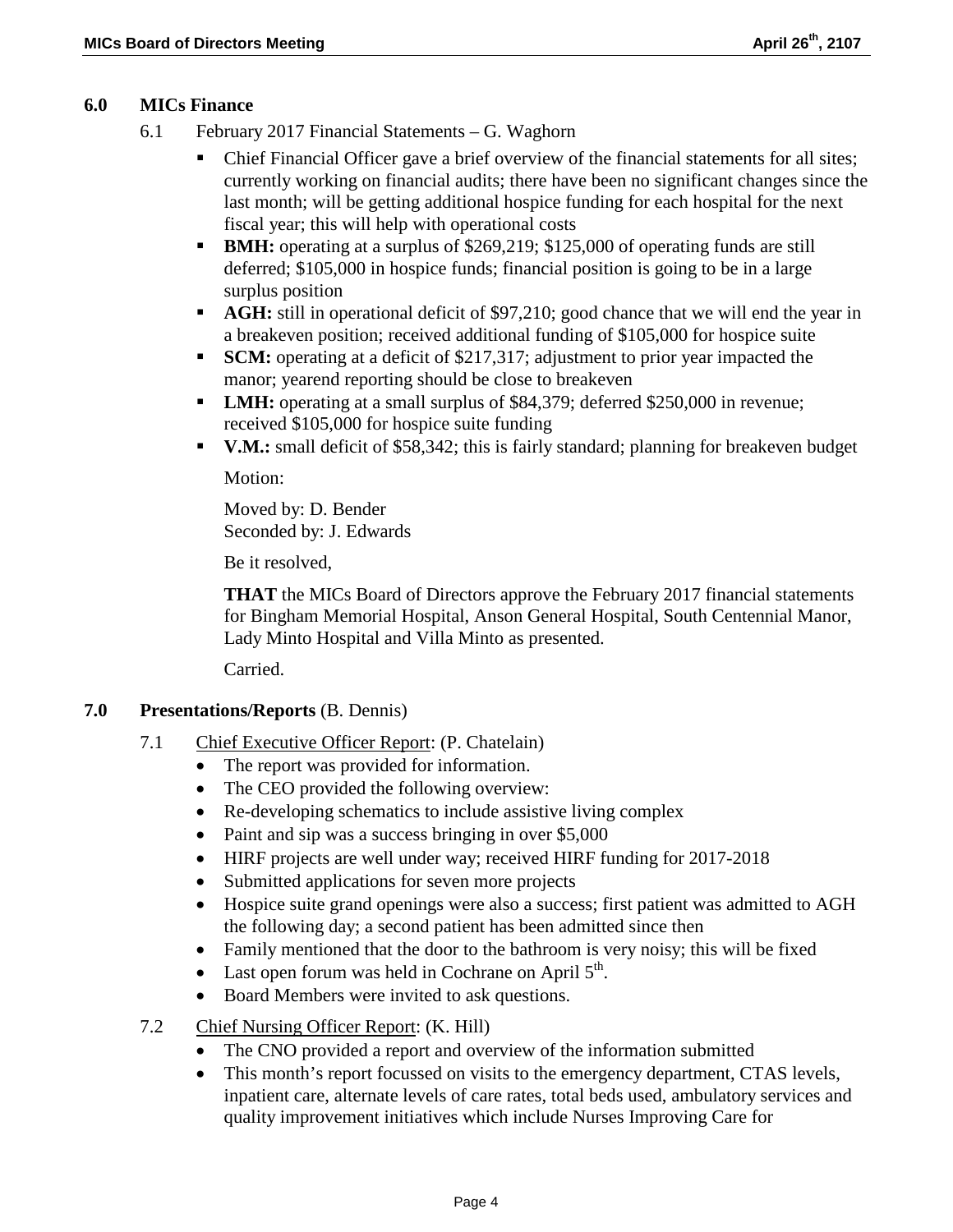Healthsystem Elders (NICHE), Quality Based Procedures, Hospice Suites, Orientation for Nursing Staff and Scope of Practice.

- Board Members were invited to ask questions.
- Physicians and patient order sets: we have been tracking utilization which has increased; physicians have shown leadership; still a lot of work to do at BMH which lacks compliance
- Overall ER visits have gone down slightly; appropriateness of the visits have changed for the better; occupancy rates have decreased at all sites
- Decrease in oncology visits; not sure why this is happening
- Will be looking at types of visits we're having
- Utilization of OTN is very strong
- LMH nursing staff has completed their OR and ER training
- RPNs' scope of practice is being reviewed; they were invited by the RPN Association to participate in workshops
- 7.3 Chief of Staff Report: (Dr. Chiang)
	- Dr. Chiang provided the agenda for the NOSM Timiskaming-Cochrane Local Education Group Spring Education Conference being held on May 26<sup>th</sup>.
	- Topics include: mental health from police perspective, illicit drug cultures in Northern Ontario, suicide in adolescents and food and mood
	- NOSM is planning a community visit to Iroquois Falls on May  $26<sup>th</sup>$ .
	- MAID protocol update: committee met to discuss and approve the protocol. It is now being reviewed and revised. It will be brought to the Board of Directors for final approval.
	- There are no new updates on the negotiations between OMA and the MOHLTC.
	- The Protecting Patients Act is currently in legislative process. This is to protect patients from sexual abuse in health care settings.

# **8.0 LHIN / MOHLTC Business** (P. Chatelain)

- 8.1 Move of the NECCAC to the NELHIN
	- Notice of this move was provided for information as well as the new organization chart which will take effect sometime between May  $1<sup>st</sup>$  and June  $30<sup>th</sup>$ .
	- This transition was a direct result of the implementation of the Patients First Act.

# **9.0 MICs Quality Committee** (I. Boucher)

- $\bullet$  N/A
- **10.0 Site Business** (B. Dennis)
	- 10.1 Anson General Hospital:
		- Motion to approve two high school bursaries

Moved by: P. Britton Seconded by: J. Edwards

Be it resolved,

**THAT** the AGH Board of Directors approve one \$500.00 bursary for an English speaking graduate and a \$500.00 bursary for a French speaking graduate from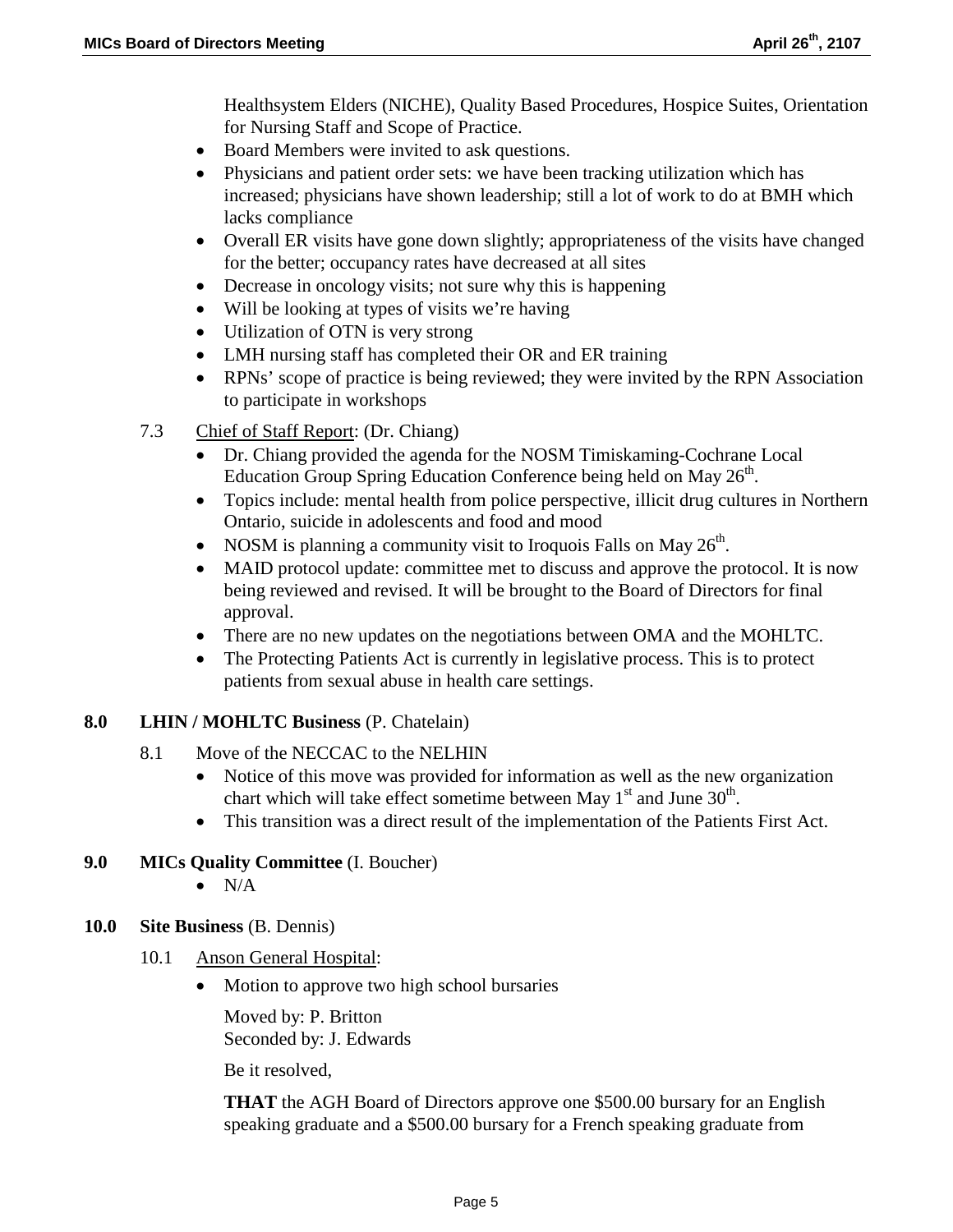Iroquois Falls and surrounding area going into the health sciences as presented.

Carried.

- 10.2 Bingham Memorial Hospital:
	- Motion to approve one high school bursary

Moved by: D. Bender Seconded by: P. Michaud

Be it resolved,

**THAT** the BMH Board of Directors approve one \$500.00 bursary for an English speaking secondary school graduate from BR-M who will be going into the health sciences as presented.

Carried.

• Motion to approve a second bursary

Moved by: P. Michaud Seconded by: D. Bender

Be it resolved,

**THAT** the BMH Board of Directors approve one \$500.00 bursary for a Frenchspeaking secondary school graduate from BR-M who will be going into the health sciences as presented.

Carried.

- Sale of hospital house to physician
- Hospital would have first right of refusal if Dr. Freundlich were to leave the community and want to sell the house; we would buy it back at the purchase price Motion to sell hospital owned house to Dr. Freundlich

Moved by: D. Bender Seconded by: P. Michaud

Be it resolved,

**THAT** the BMH Board of Directors approve the sale of the house located at 331 CJM Road in Matheson, ON to Dr. George Freundlich in the amount of \$45,000.

Carried.

#### 10.3 Lady Minto Hospital:

• Motion to approve two high school bursaries. This was deferred due to lack of quorum. Voting request was sent by email.

Moved by: P. Dorff Seconded by: R. Belisle

Be it resolved,

**THAT** the LMH Board of Directors approve one \$500.00 bursary for an English speaking graduate and a \$500.00 bursary for a French speaking graduate from Cochrane going into the health sciences as presented.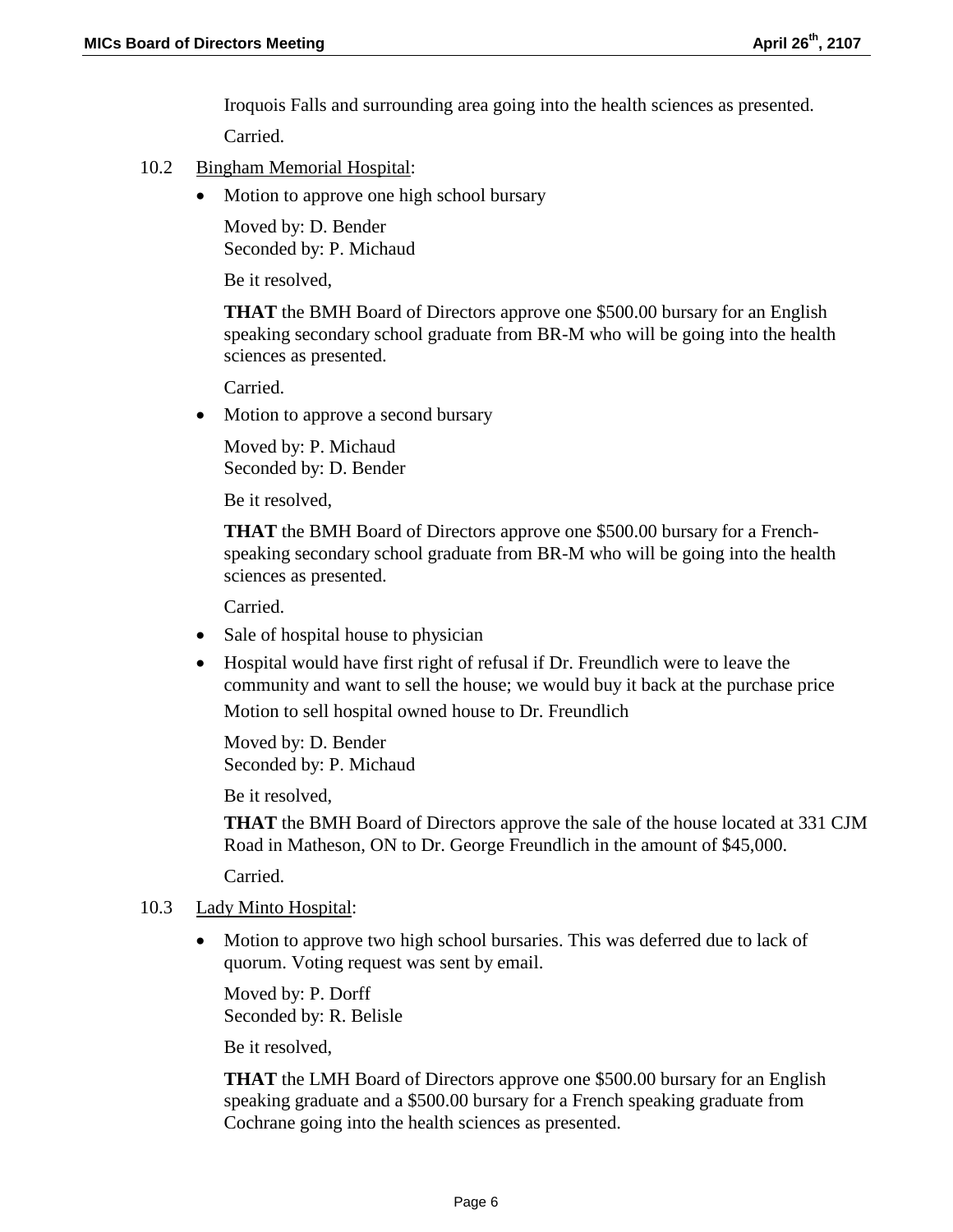Carried.

## **11.0 In Camera**

11.1 Motion to go "in camera"

Moved by: D. Bender Seconded by: P. Michaud

Be it resolved,

**THAT** the MICs Board of Directors approve to go in camera.

Carried.

- 11.2 Physician Credentialing
- 11.3 Budget Assumptions 2017-2018
- 11.4 Motion to go out of "in camera"

Moved by: I. Clarke Seconded by: L. Boucher

Be it resolved,

**THAT** the MICs Board of Directors approve to go out of in camera.

Carried.

#### **12.0 Partnership Business** (B. Dennis)

- 12.1 Approval of physicians' hospital privileges
	- The list of physicians re-applying for hospital privileges in the categories of "active", "locum tenens", "consulting" and "courtesy" was provided for information
	- These physicians were recommended for approval by the MICs Medical Advisory Committee as well as the MICs Credentialing Committee

Moved by: P. Britton Seconded by: D. Bender

Be it resolved,

**THAT** the MICs Board of Directors approve the re-appointment of all physicians in the categories of active, locum tenens, consulting and courtesy as per the attached list.

Carried.

- 12.2 March 2017 Board Effectiveness Survey Results
	- 10 out of 14 surveys were submitted.
- 12.3 April Board Effectiveness Survey
	- The survey was emailed via Survey Monkey.
- 12.4 GCE Board Self-Assessment Online Survey
	- Ensure all board members complete it and advise the EA once completed
- 12.5 Approval of Revised MAID Policy
	- The policy was revised to reflect the new MICs MAC MAID protocol.